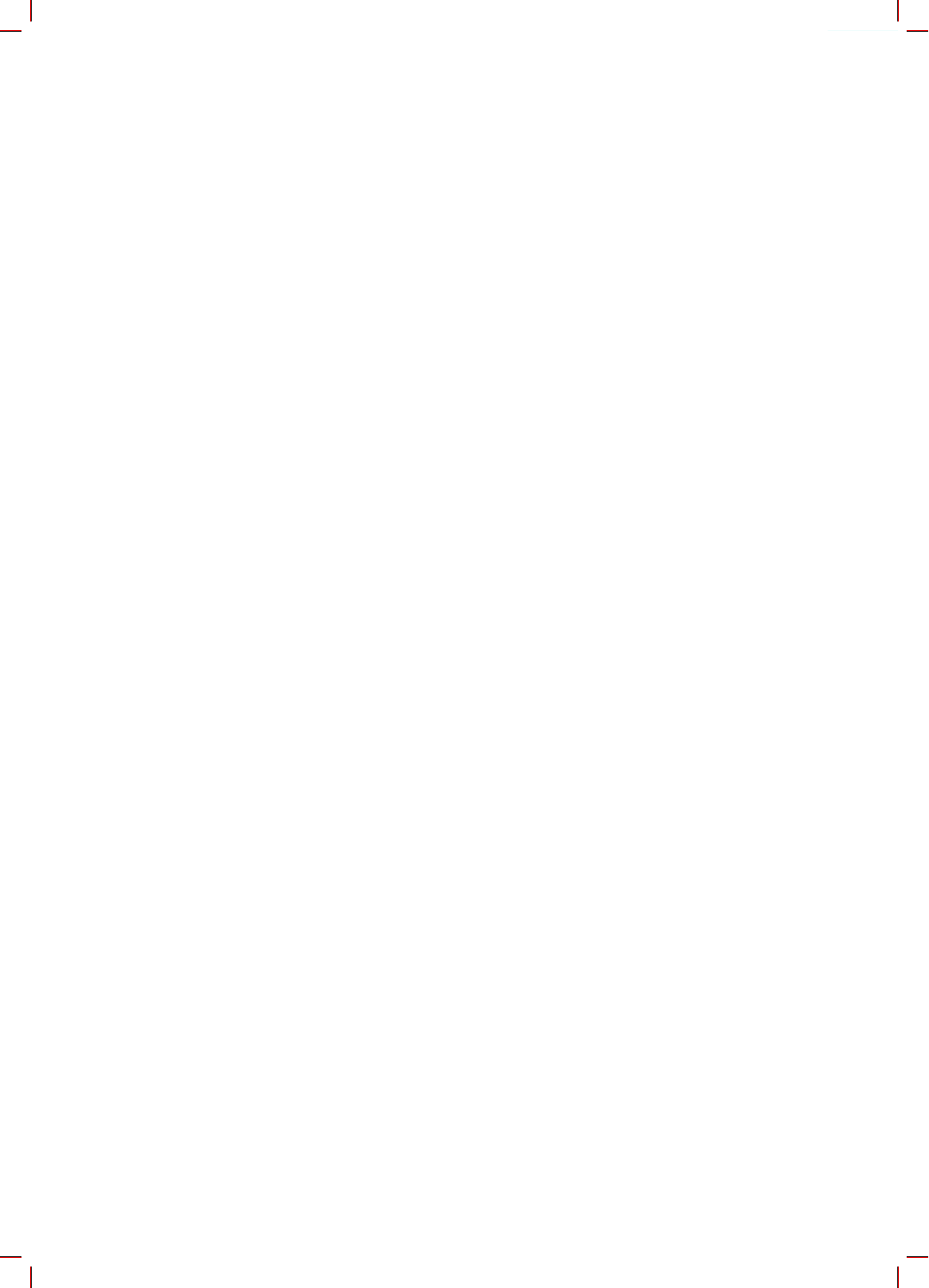# **Overview**

#### Celebrating the International Day of Peace in Montreal

In 1981, the United Nations declared September 21st to be the International Day of Peace (IDP). This day has become an occasion to recognize and encourage the development of initiatives intended to create more peace and harmony within the world's societies.

The Peace Grantmakers Network, which regroups a variety of philanthropic foundations, institutions and corporations, has made it its mission to support peace initiatives in the fields of peaceful conflict resolution, diversity, inclusion and prevention of violence. As such, it is only natural that the Network would make IDP an important anchor in its peace-related activities, as it endeavours to put the spotlight on those who work to make peace an every day reality in our communities.

For a third consecutive year, a great number of activities – running from mid-September to mid-October – will take place in the context of IDP, encouraging Montrealers and Quebecers to reflect on the importance of peace in their lives and to commit themselves to putting "Peace in Action".

#### Our Theme for 2017: "My Commitment to Peace"

Each and every one of us has an important role to play in maintaining peace and fostering harmonious relations. You need only think of the small gestures you make every day to realize it is possible to make a difference. All it takes is saying "hello" to your neighbour who just came to this country, standing up for someone being bullied in the schoolyard, defusing a colleague's hurtful words, or demonstrating respect to your co-worker's religious affiliation. For this year's International Day of Peace, we encourage you to ask yourself these questions: What do you do for peace in your daily life? How do you help to ensure that your world is more inclusive, respectful, non-violent, and harmonious?Thème des Nations unies en 2017 : « Ensemble pour la paix : Respect, dignité et sécurité pour tous »

#### United Nations Theme for 2017: "Together for Peace: Respect, Safety and Dignity for All"

This year, the United Nations is using the International Day of Peace as an opportunity to build awareness on the realities of refugees and migrants. In this period of great instability and disruptions, the United Nations wants to highlight the commitment and mobilization of individuals who, from all around the planet, welcome children, women and men forced to leave their countries because of economic insecurity, ethnic conflicts, civil war or natural disasters. The choice of this theme was inspired by the global TOGETHER campaign, which promotes respect, safety and dignity for the world's many migrants and refugees. This 21st of September will be the occasion to discuss the concerns, challenges, and benefits of migration, while remembering first and foremost that we are all human and we must all be united.

## FINANCIAL PARTNERS

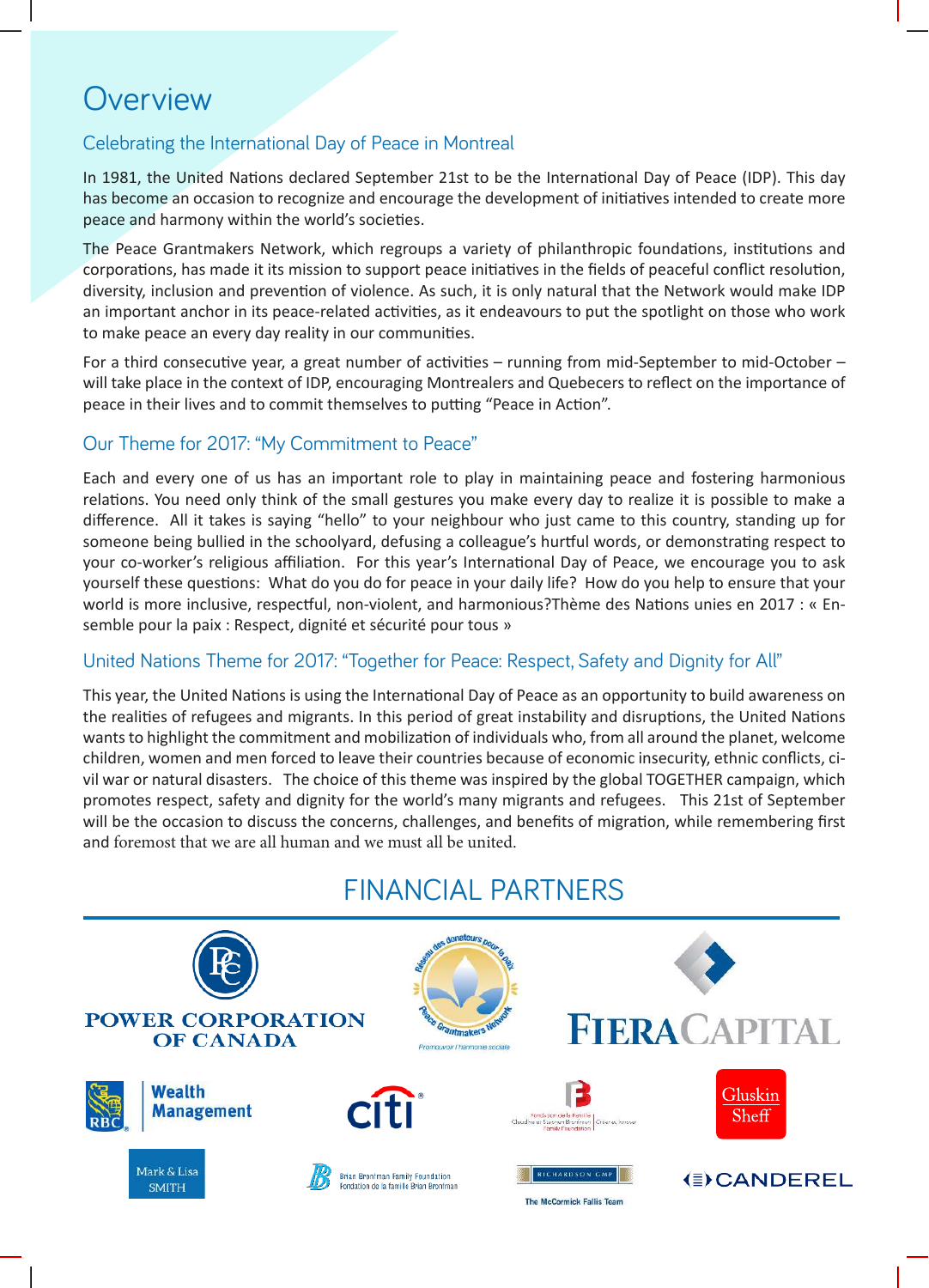#### Message from the Mayor



The International Day of Peace is a perfect time to reiterate the emphasis we all place on inclusiveness and respect.

In a world in of Living Together across borders, dialogue and openness to others are now, more than ever before, guarantees of social harmony.

Solidarity is always on display here in Montréal and I am very proud our fellow citizens are so deeply committed to peace.

Incidentally, for its 375th birthday year, which also happens to be the 10th anniversary of the United Nations Declaration on the Rights of Indigenous Peoples, Montréal has introduced a symbol in the city's coat of arms and flag that stands for the historic contributions of Indigenous Peoples and serves as a token of reconciliation.

I would like to extend my thanks to members of the Peace Grantmakers Network and to all organizations committed to forging lasting peace. Your good work supports citizens' initiatives and makes communities around the planet aware of the necessity for dialogue and reconciliation.

Have a wonderful International Day of Peace!

Denis Coderre Mayor of Montreal

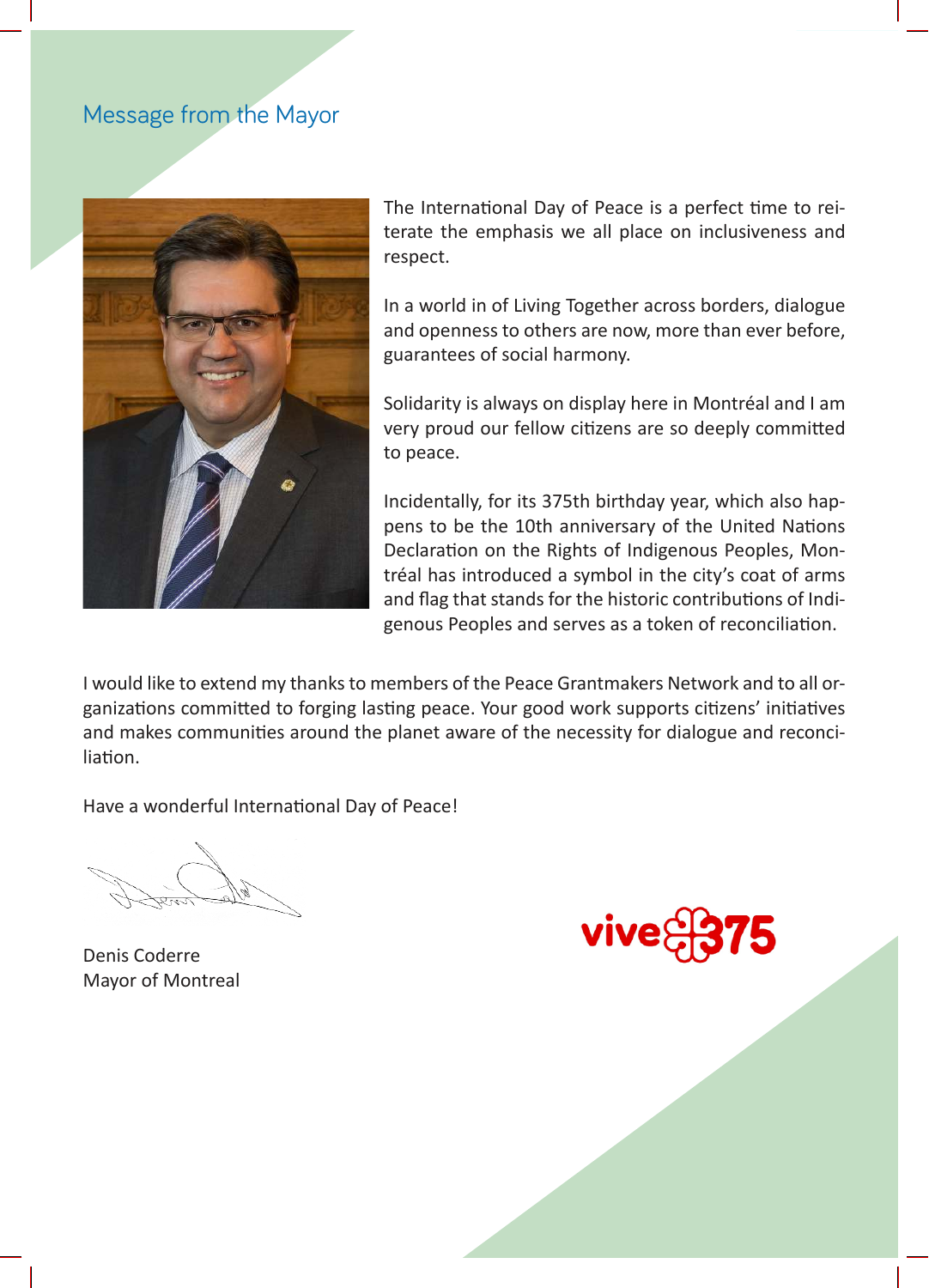#### Message from Jim Beis



This year we will look at the worldwide push toward solidarity on a local scale, under the heading My Commitment to Peace.

On this day of September 21st, 2017, the Peace Grantmakers Network will be focusing on citizen efforts as a tool for promoting peace. This international event is also highlighting the need for openness and harmony.

Celebrating this International Day of Peace is an opportunity to highlight the work of pioneers in peace dedicated on a daily basis to maintain a healthy and welcoming society.

Our community attaches great importance to solidarity. This is one reason Montréal adopted the Montréal Charter of Rights and Responsibilities, which reasserts our collective commitment to keep on making our metropolis an even better place to live!

I would like to take this opportunity to thank all partners of the Peace Grantmakers Network and I invite our fellow citizens to become part of this broad-based effort to build a more inclusive world one brick at time.





Dimitrios (Jim) Beis Member of Montréal Executive Committee Responsible for Procurement, Sports, Recreation and Communities of Diverse Origins Mayor of Pierrefonds-Roxboro Borough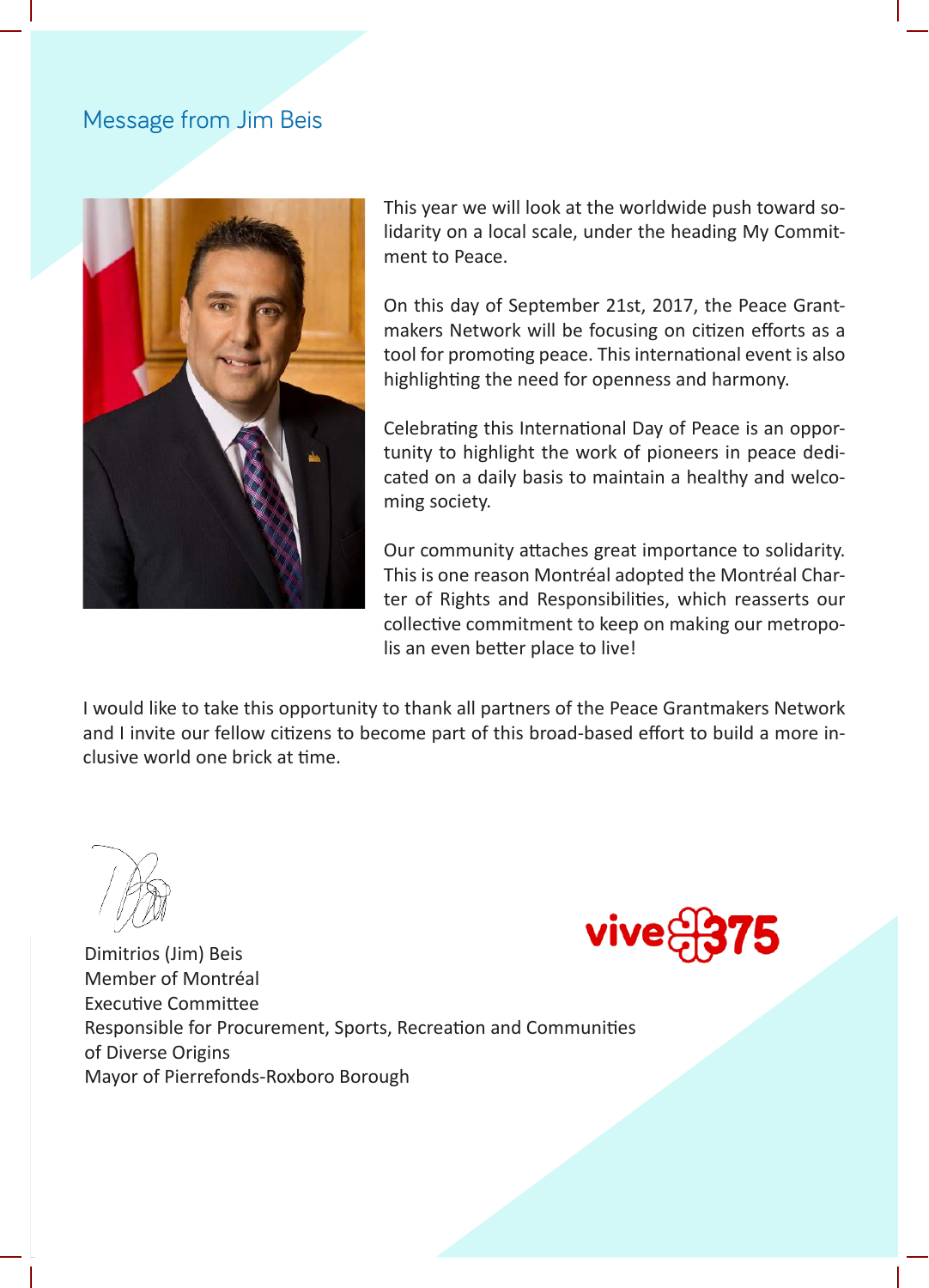#### Message from the Peace Grantmakers Network



Sadly, it is becoming increasingly difficult to say that we live in a world of peace. Simply reading these words likely conjures up in your mind some of the challenges and difficulties that our world is living through.

Fortunately, though, there is a spot on the calendar recognized by all 193 member states of the United Nations as a day for reflecting on and acting for peace: September 21st. The International Day of Peace can be a rallying cry for all that is right with the world. It can be a day to celebrate diversity, to push for inclusion, to reject violence, to strive for peaceful conflict resolution, and to commit to generating a harmonious society. And that is what we are doing in Montreal, a city that is one of the great examples of peace, harmony and vivre ensemble on our planet. With diverse communities living productively and harmoniously on one island and its surroundings, Montreal is a beacon of peace for our world.

But this peace doesn't happen by itself. It must be engrained in the values that we share and we celebrate, it must be developed by the everyday actions of its citizens, and it must be maintained by the organizations and institutions that are at the heart of its functioning. The International Day of Peace Montreal 2017 shines a spotlight on these values, these actions, and these institutions, through the two dozen or so activities that are gathered under the banner of IDP Montreal which take place over a one-month period on and around September 21st.

This year, we are asking the question: "What is your commitment to peace?" As coordinators of IDP Montreal, the Peace Grantmakers Network and its 18 members from the realms of philanthropy and business are proud to show their commitment to peace through the projects they launch, develop and coordinate, with violence prevention and the celebration of diversity as their main focus. Whether you join our Network – which is firmly grounded in collaboration – to pursue your commitment to peace, or whether you have plans for yourself, your family, your organization or your community, we welcome you as part of the movement to celebrate, promote and support this city of Peace in Action!

Yours in peace,

Bin B/m

Brian Bronfman President, Peace Grantmakers Network

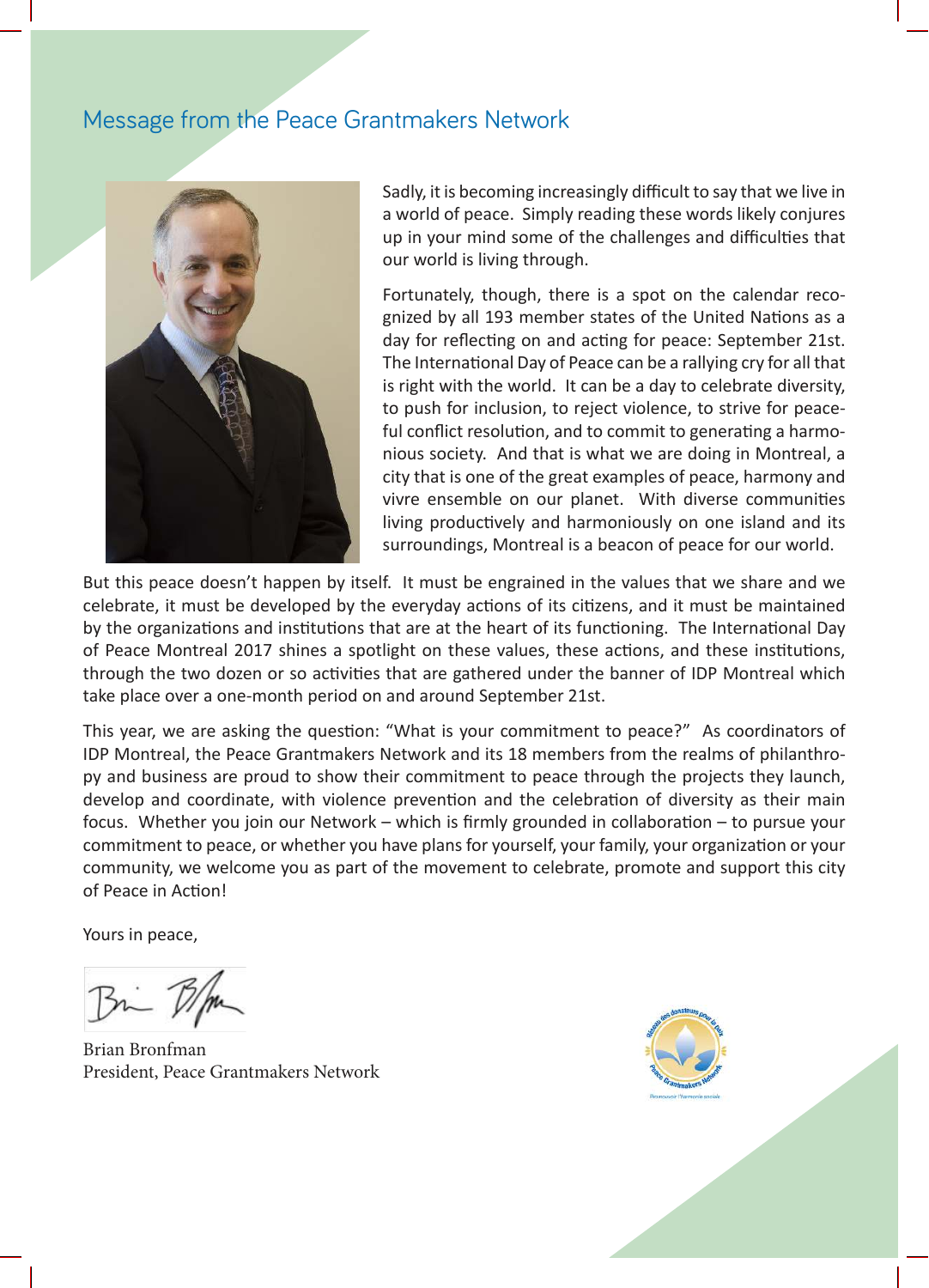# 2017 PROGRAM

# Official Events

#### September 20<sup>th</sup>, 11:30 am

#### **Commemoration at Montreal City Hall**

By the City of Montreal and the Peace Grantmakers Network

#### September 20<sup>th</sup>, 12 pm

**Launch of "Montreal, Peace in Action" Website and "Peace Stories of Montreal" Project**

BY the Peace Grantmakers Network and Tools of Peace

#### September  $20^{th}$ , 5:30 pm  $- 10$  pm

**Peace Medals Gala Diner**  BY the YMCAs of Quebec

September 21st **"Coding for Peace" Launch**  *Impact journalism initiatives culminating in a day of sharing success stories in tech for* 

By Coding for Peace

# Educational Activities

September  $13^{th}$ , 2:30 pm – 5 pm and September  $15^{th}$ , 8:30 am – 12:30 pm

**Pop-Up Art Hive: Come explore well-being and community building through Art**

BY Dawson College Peace Centre

#### September  $13<sup>th</sup>$  to 21st, 12 pm - 2 pm

**Daily Yoga and Meditation**

BY Dawson College Peace Centre

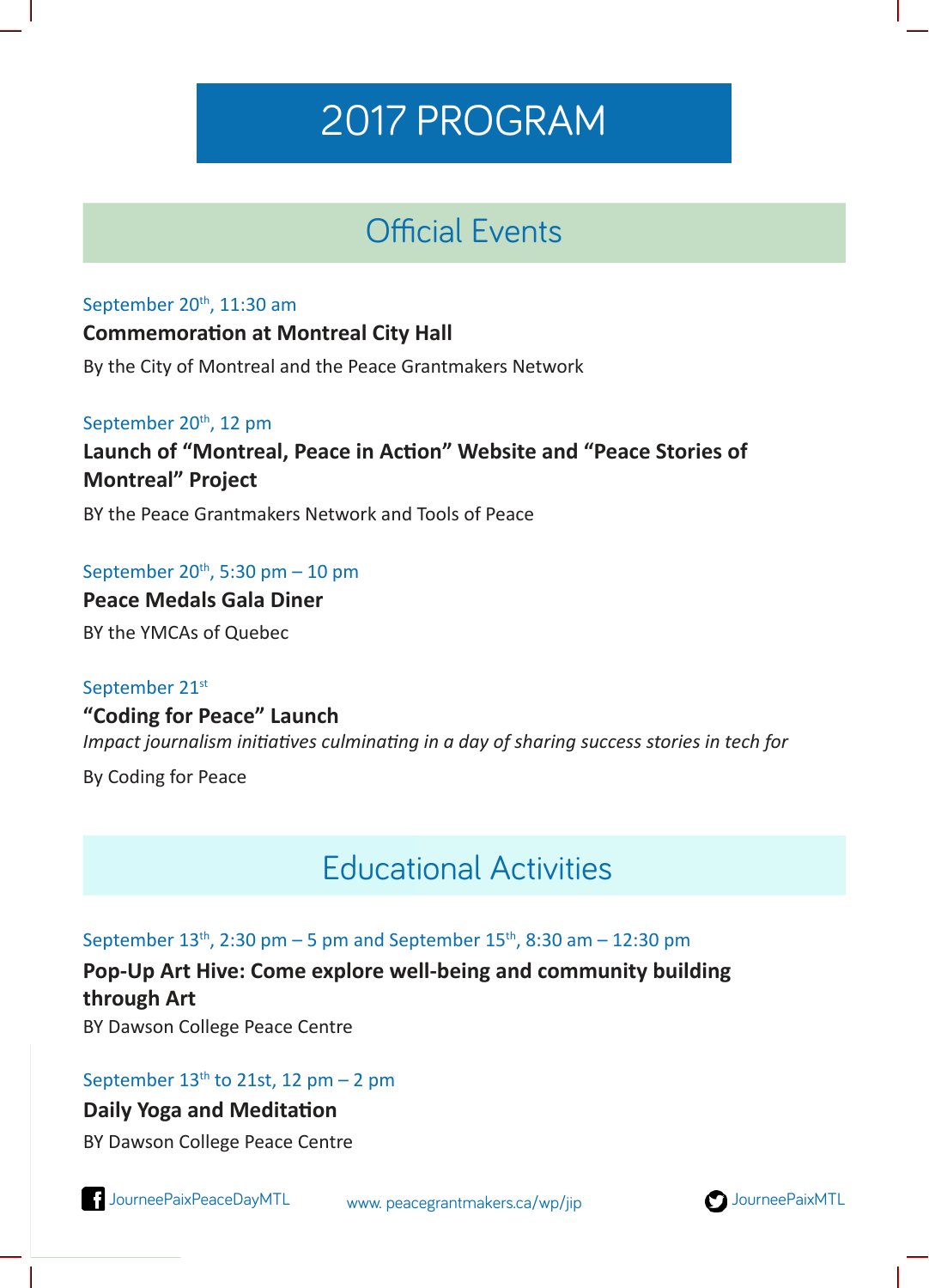#### September 13<sup>th</sup>, 19<sup>th</sup> and 20<sup>th</sup>

**Projects for Peace: Urban Restoration**  BY Dawson College Peace Centre

#### September  $16<sup>th</sup>$ , 10 am – 6:00 pm

#### **Peace Rally: Learning to Make Peace with Others, the World and Ourselves** *Participative workshops to promote peaceful attitudes and forge a harmonious society.*

BY Art'as Canada

September 20<sup>th</sup>, 3 pm – 8 pm and September 24<sup>th</sup>, 1 pm – 4 pm

**Art Hive – Montreal Museum of Fine Arts**  *Creative space, supervised by an art therapist.* BY Montreal Museum of Fine Arts

#### September  $21^{st}$ , 3 pm – 6:30 pm

**Festive Public Discussion about Peace** *Citizen mobilization to reflect and act on peace.* 

BY Collectif du 21 septembre

#### September 21st, 11 am  $-$  12 pm

**Yoga for Peace**  *Yoga class for all levels, centred on inner peace.* BY Montreal Museum of Fine Arts

#### September 21st, 2 pm  $-5$  pm

#### **Art Therapy Workshop**

*Art therapy workshop on the theme of reconciliation. Free and opened to all. A great opportunity to create in liberty, within a safe space. Places are limited, RSVP at 514-933-3737/ csjr@csjr.org.*

BY Centre de services de justice réparatrice and Montreal Museum of Fine Arts

#### October  $4<sup>th</sup>$ , 5 pm – 8 pm

**Educational Guide Launch: "Immigrant, Indigenous and Quebec Women: Feminisms in Dialogue"**

*Presentation of intercultural mediation tools to stimulate dialogue and solidarity amongst women of all backgrounds.*

BY the Research committee "Femmes et féminismes en dialogue : les médiations interculturelles comme vecteurs de recherche et de solidarité internationale de recherche»

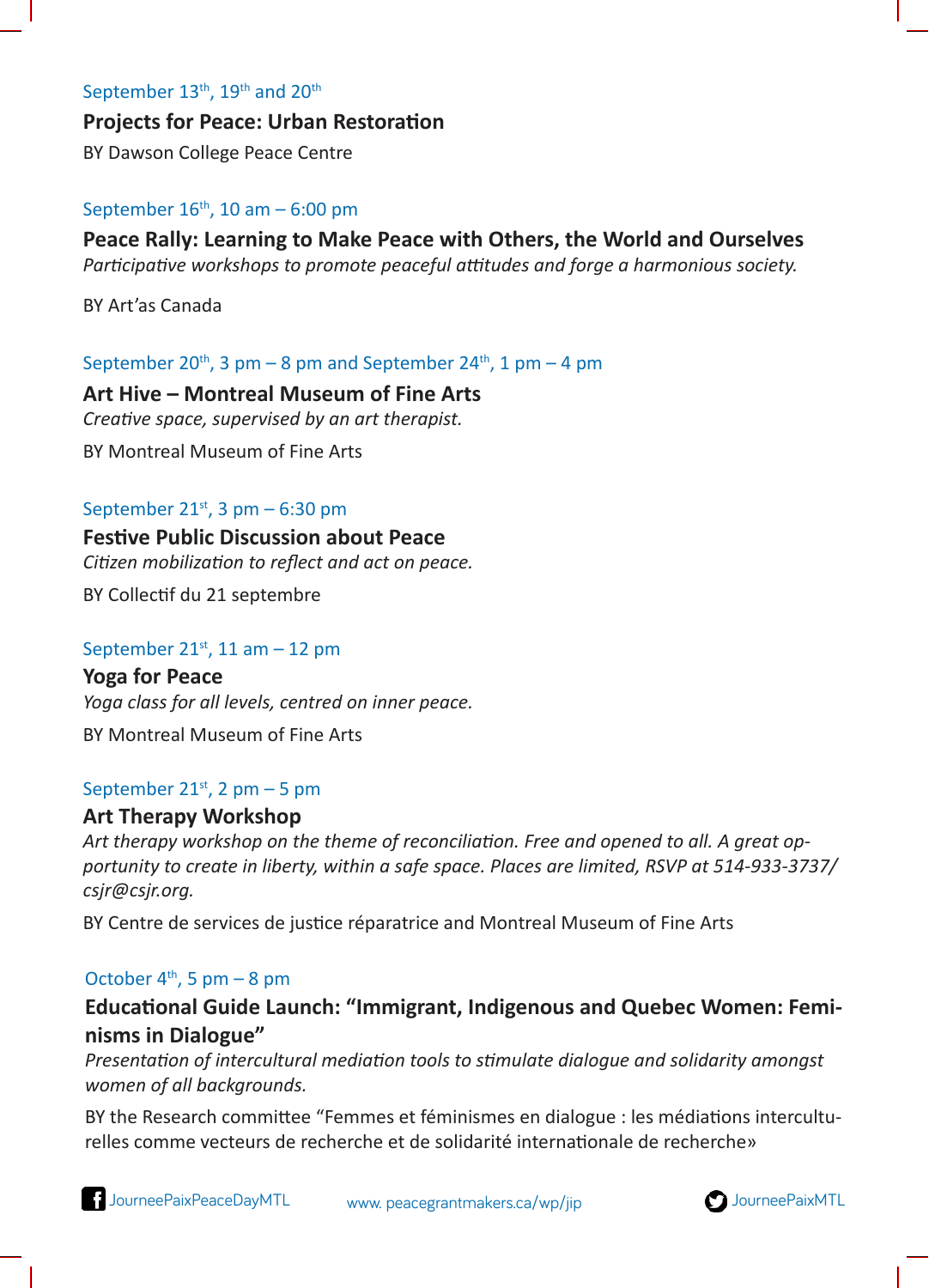# Conferences

#### September 14<sup>th</sup> to 16<sup>th</sup>

#### **"Problematizing Religious Diversity in a Secular Age"**

BY McGill-CREOR Graduate Student Conference

September 14<sup>th</sup>, 10 am - 12 pm

**"Quebec's Religious Communities on Religious Diversity & Public Policy"**

September  $14^{th}$ , 1:30 pm – 3:30 pm

**"Situating Academia in the Debates on Religious Diversity in Quebec"**

September 15<sup>th</sup>, 1:30 pm - 3:30 pm

**Lecturers: Charles Taylor and Rowan Williams** 

September  $15<sup>th</sup>$ , 4 pm – 6 pm

**"Charles Taylor's Legacy to Québec"**

September 16th

**Student Panels**

#### September 14<sup>th</sup>, 7 pm

#### **Lecturer: Alaa Murabit**

*Founder of the Voice of Libyan Women, Sustainable Development Goals Advocate and United Nations High Level Commissioner for Health Employment and Economic Growth.*

BY Dawson College Peace Centre

#### September 18<sup>th</sup>, 1 pm

**Lecturer: Nadine St Louis**  *"Indigenous world views for a better understanding of the Sacred Balance"*

BY Dawson College Peace Centre

#### September 19<sup>th</sup>, 10 am

**Lecturer: Nikki Schiebel**  *BY Dawson College Peace Centre*

BY Dawson College Peace Centre

#### September 19<sup>th</sup>, 7 pm

#### **Lecturers: Eric Abitbol et Tatiana Fraser Local**

*"Successes and Big Picture Shifts - How will we know when change has happened?"*

BY Dawson College Peace Centre

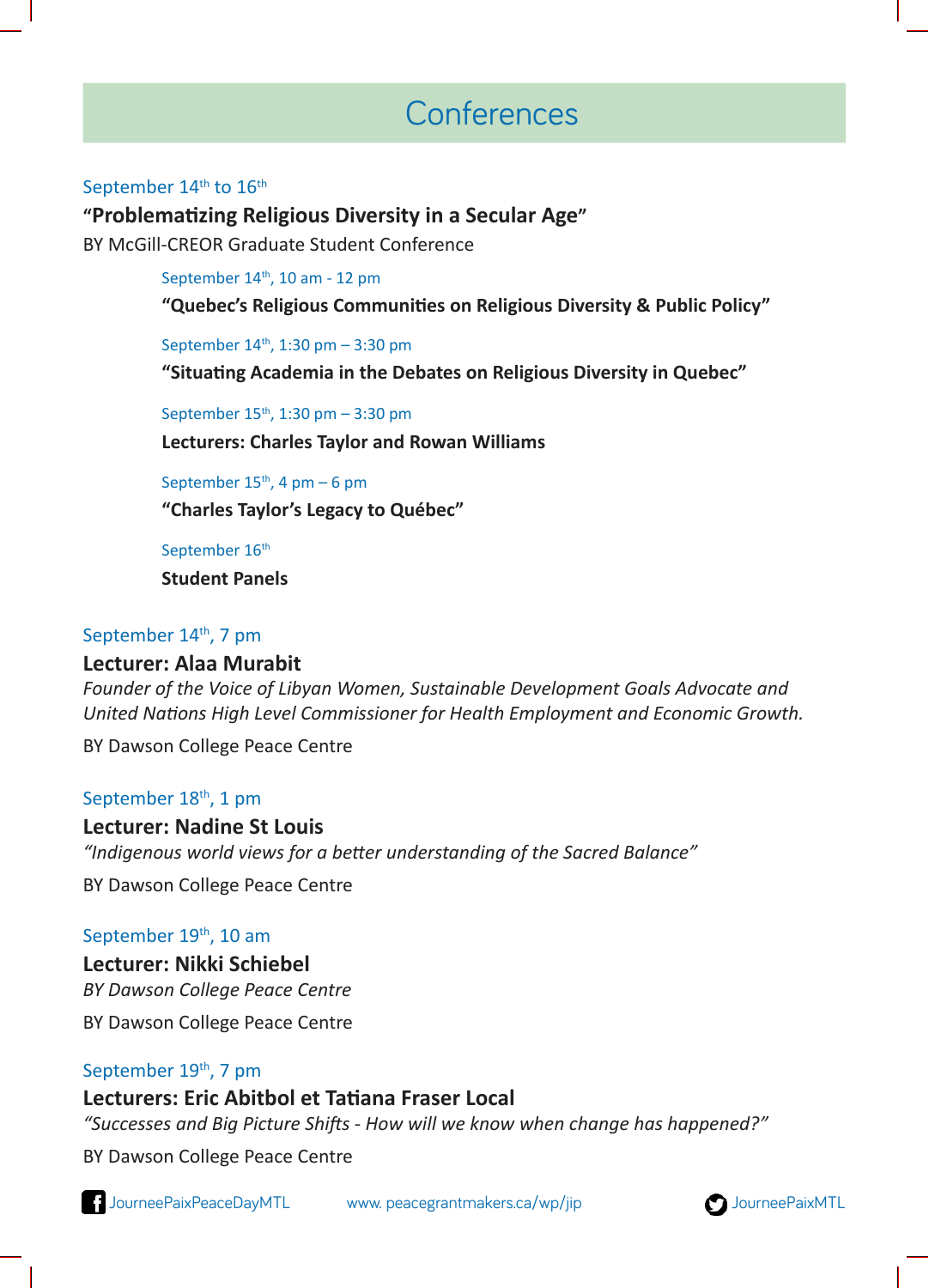#### September 21<sup>st</sup>, 1 pm

#### **Keynote Speaker: Alex Tyrrell**

*Green Party of Quebec*

BY Dawson College Peace Centre

# Multi-faith Dialogue

#### September  $23<sup>rd</sup>$ , 3 pm – 5:30 pm

#### **Faith Communities, Tools of Peace**

*An Interfaith Dialogue for Peace in Côte-des-Neiges*

BY Pastorale sociale, Conseil des Églises of Côte-des-neiges and the Peace Grantmakers Network

#### September  $25<sup>th</sup>$ , 9 am – 5:30 pm

#### **Villeray Multi-faith Walk**

*Visit of the Temple El-Beth Sholom Synagogue and the Holy Family Church,*

BY Pastorale sociale de Villeray, Corporation de développement communautaire Solidarités Villeray and the Peace Grantmakers Network

#### September 26th, 10:30 am – 12:30 pm

#### **Multi-faith Day of Action for Peace**

*Mobilizing activity for students of all backgrounds and faiths.* 

BY Multi-faith and Spirituality Centre of Concordia University

#### September  $27<sup>th</sup>$ , 10 am – 11 am

#### **Breakfast for the International Day of Peace**  *Mobilizing activity for students of all backgrounds and faiths.*  BY Multi-faith and Spirituality Centre of Concordia University

#### October 15<sup>th</sup>

#### **Outremont: Neighbourly Solidarity**

*Celebration for diversity and solidarity between neighbours of all origins in Outremont.* 

BY Pont d'Outremont and the Peace Grantmakers Network

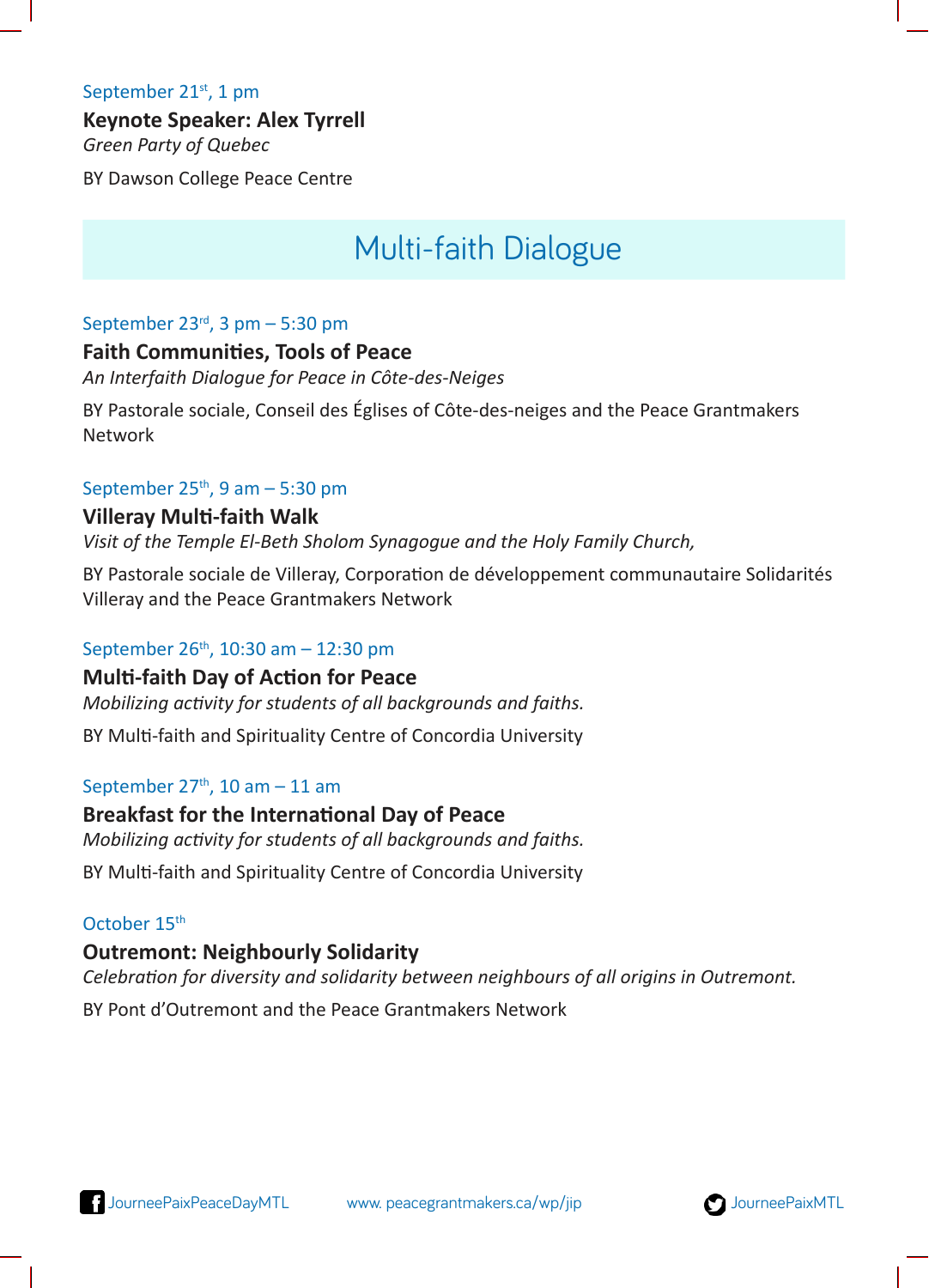# Exhibitions and Projections

#### September  $15<sup>th</sup>$ , 11 am  $-1$  pm

#### **Grand Opening of Cinema Politica!: "No Land, No Food, No Life"**

BY Dawson College Peace Centre

#### September 22<sup>nd</sup> and 23<sup>rd</sup>

#### **Peace films**

*What are some effective ways to bring about peace? This series of documentaries shows how education, art, philosophy and music can help build bridges between communities and* 

BY Peace Grantmakers Network and PAX Montreal

#### Until October 9<sup>th</sup>

#### **REVOLUTION "You Say You Want a Revolution"**

*Exhibition bringing together over 700 works and that reveal the lifestyle, dreams and demands of this optimistic, militant and pacifist generation wanting to break with the values of the past.* 

BY Montreal Museum of Fine Arts

#### Until October 22nd

#### **LOVE IS LOVE: Wedding Bliss for All à la Jean Paul Gaultier**

*Exhibition built around a huge wedding cake, and featuring couples of all inclinations (heterosexual, homosexual, intercultural and interracial), dressed in a celebration of love and diversity. pour célébrer l'amour et la diversité.* 

BY Montreal Museum of Fine Arts

#### **Peace Walk**

*A series of contemporary works displayed in the Michal and Renata Hornstein Pavilion for Peace of the Montreal Museum of Fine Arts, the first legacy project of the Government of Quebec for Montreal's 375th anniversary.* 

BY Montreal Museum of Fine Arts

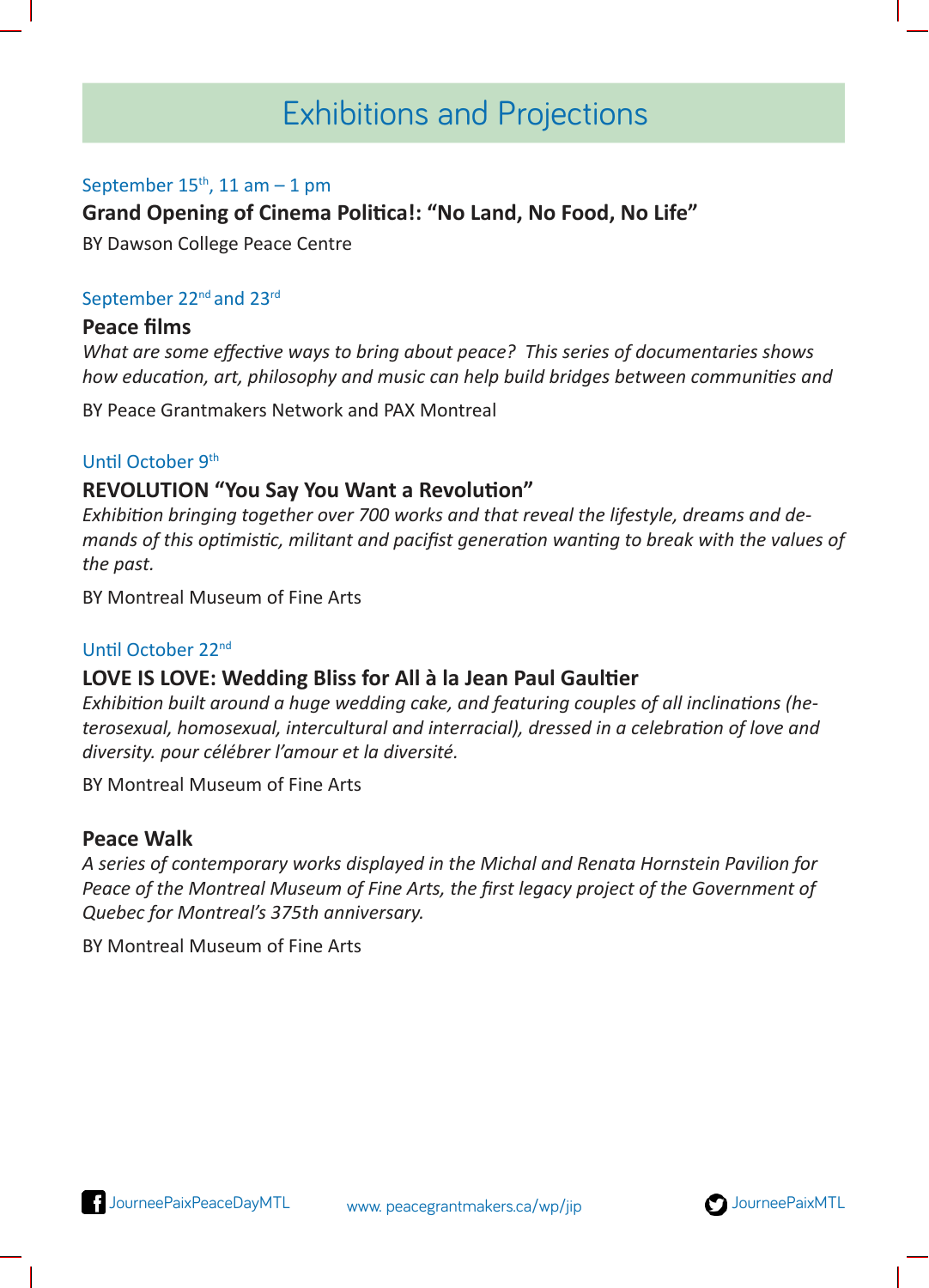# Youth

#### September  $13<sup>th</sup>$  – October  $5<sup>th</sup>$

#### **Contest: "My Commitment to Peace!"**

*Contest centred on video clips created by elementary, high school and CEGEP students. Students are invited to share their ideas, actions, and commitment to the creation of peace in their schools, families and communities.*

BY the Peace Grantmakers Network

#### September 18<sup>th</sup> to September 22<sup>nd</sup>

#### **Promotional Campaign "United against Hate!"**

*Distribution of engaging stickers and fortune cookies in 10 schools. More than 2000 students will be invited to commit themselves to building an inclusive, respectful and open environment in their society.* 

BY Ensemble for the Respect of Diversity

#### September – October

#### **Musical Production Workshops on the Themes of Peace and Social Inclusion**

*BY Rock Camp for Girls, Ensemble for the Respect of Diversity, "NO Hate Speech Movement" and Project 10.* 

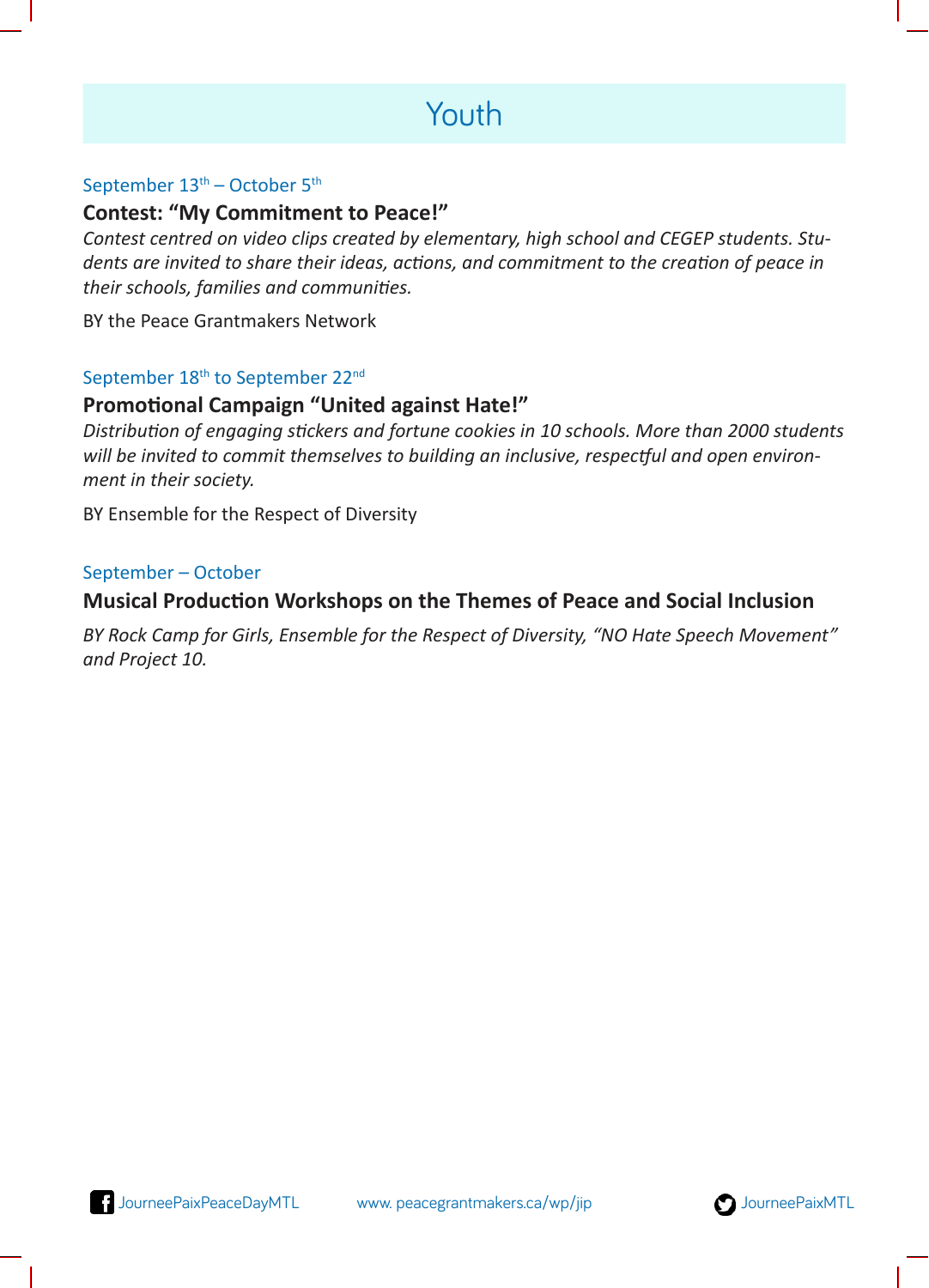# Implementing partners

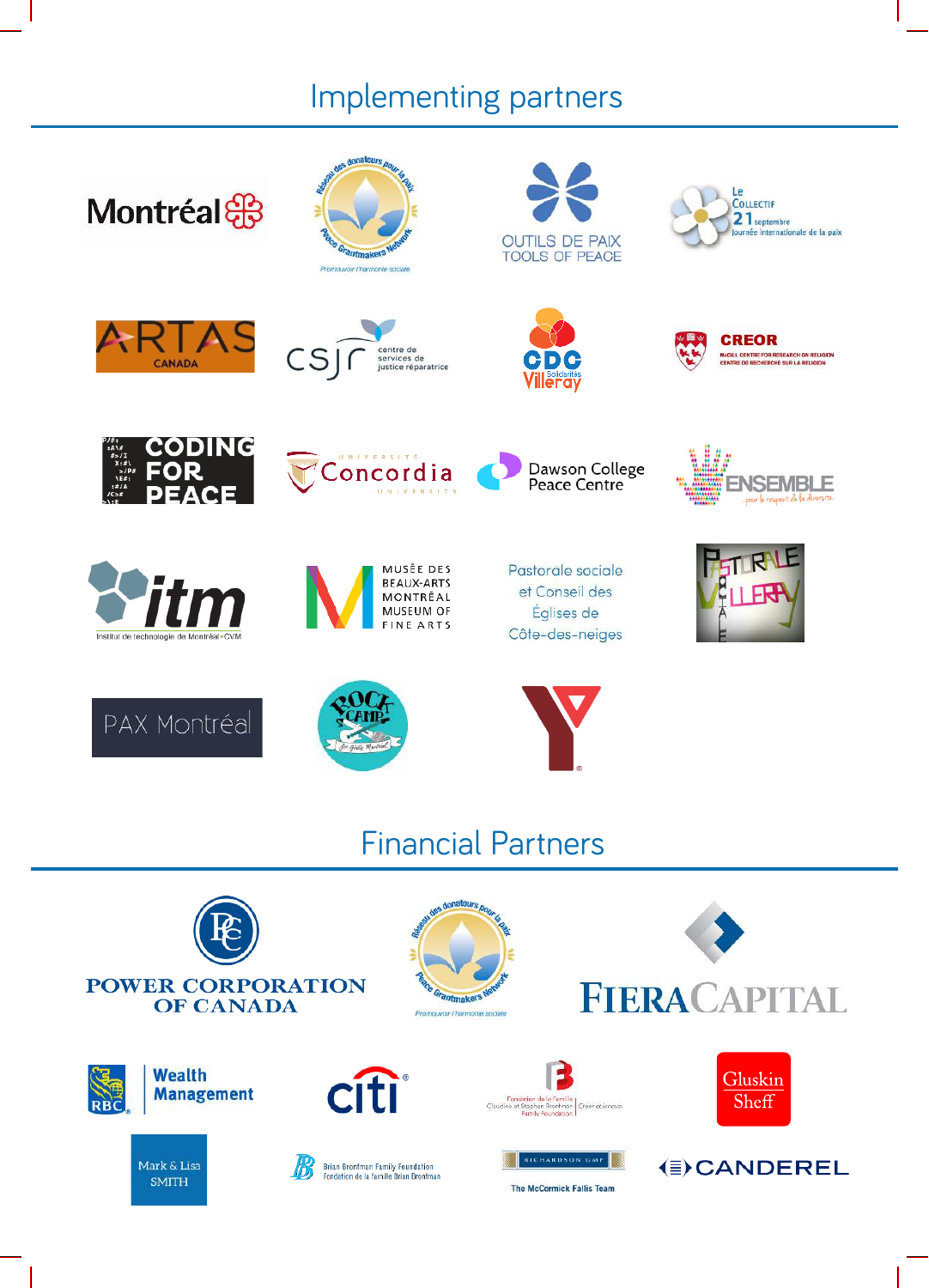

### Members



The Peace Grantmakers Network would also like to thank David Forest, Divco and Alan Klinkhoff for their financial support, as well as Honey Dresher and Alix Laurent for their valuable assistance in the organization.